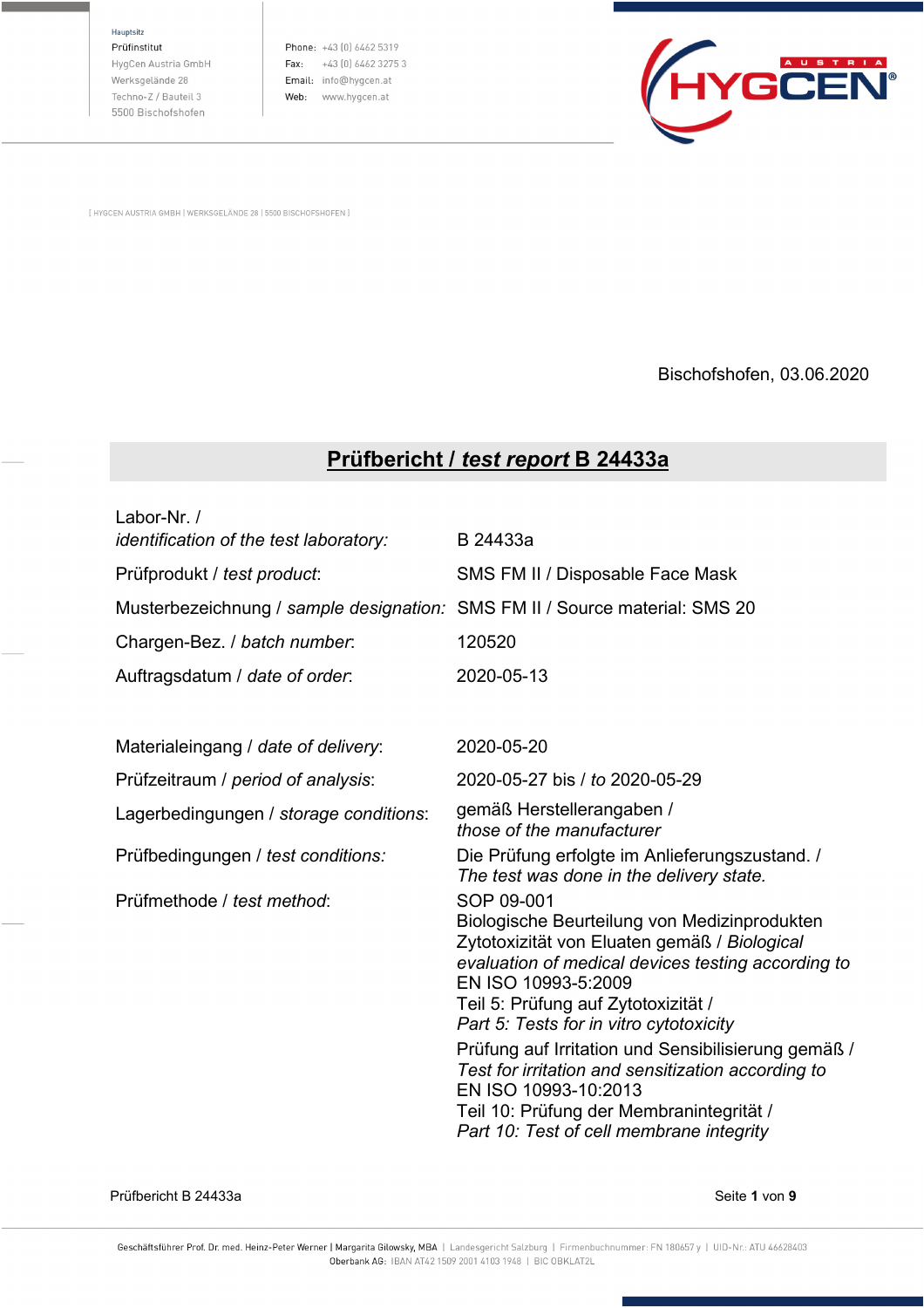

| Prüftemperatur / test temperature:                                                                          | $^{\circ}C$<br>20.0                                                                                                                                                                                          |  |  |
|-------------------------------------------------------------------------------------------------------------|--------------------------------------------------------------------------------------------------------------------------------------------------------------------------------------------------------------|--|--|
| Relative Luftfeuchtigkeit / relative humidity:                                                              | 37<br>$\%$                                                                                                                                                                                                   |  |  |
| Aussehen / appaerance:                                                                                      | Fotodokumentation im Anhang /<br>photo documentation in the annex                                                                                                                                            |  |  |
| Bestimmungsgemäße Anwendungsart<br>gemäß Herstellerangaben / Intended use<br>according to the manufacturer. | keine Angaben / no information                                                                                                                                                                               |  |  |
| Extraktionsbedingungen /<br>sample processing:                                                              | EN ISO 10993-12:2012                                                                                                                                                                                         |  |  |
| Extraktionsmenge und Volumen /<br>sample amount and volume:                                                 | 60 cm <sup>2</sup> Material in 10 ml Extraktionsmedium /<br>60 cm <sup>2</sup> material in 10 ml extraction medium                                                                                           |  |  |
| Extraktionsmedium / extraction medium:                                                                      | DMEM + 10% fetales Kälberserum +<br>1% Antibiotikalösung + L-Glutamin<br>(Komplettmedium) /<br>DMEM supplemented with 10% fetal bovine serum<br>and 1% antibiotic solution +I-glutamine (complete<br>medium) |  |  |
| Extraktions dauer / duration of extraction:                                                                 | 24 h                                                                                                                                                                                                         |  |  |
| Extraktionstemperatur /<br>temperature of extraction:                                                       | $37^{\circ}$ C ± 1 $^{\circ}$ C                                                                                                                                                                              |  |  |
| Extrakt / extract:                                                                                          |                                                                                                                                                                                                              |  |  |
| pH-Werte / pH values:                                                                                       | 100%<br>B 24433a<br>8.13                                                                                                                                                                                     |  |  |
| Farbe / colour:                                                                                             | keine Veränderung / no change                                                                                                                                                                                |  |  |
| Präzipitat / precipitate:                                                                                   | keine / none                                                                                                                                                                                                 |  |  |
| Behandlung / processing:                                                                                    | keine / none                                                                                                                                                                                                 |  |  |
| Lagerung / storage:                                                                                         | nicht zutreffend / not applicable                                                                                                                                                                            |  |  |
| Kommentare / comments:                                                                                      | keine / none                                                                                                                                                                                                 |  |  |
| Prüfanforderung / test requirement:                                                                         |                                                                                                                                                                                                              |  |  |
| EN ISO 10993-5:                                                                                             | Neutral Rot / neutral red<br>Zellvitalität / cell viability ≥ 70%                                                                                                                                            |  |  |
| EN ISO 10993-10:                                                                                            | LDHe                                                                                                                                                                                                         |  |  |

Zellschädigung / cell damage ≤ 30%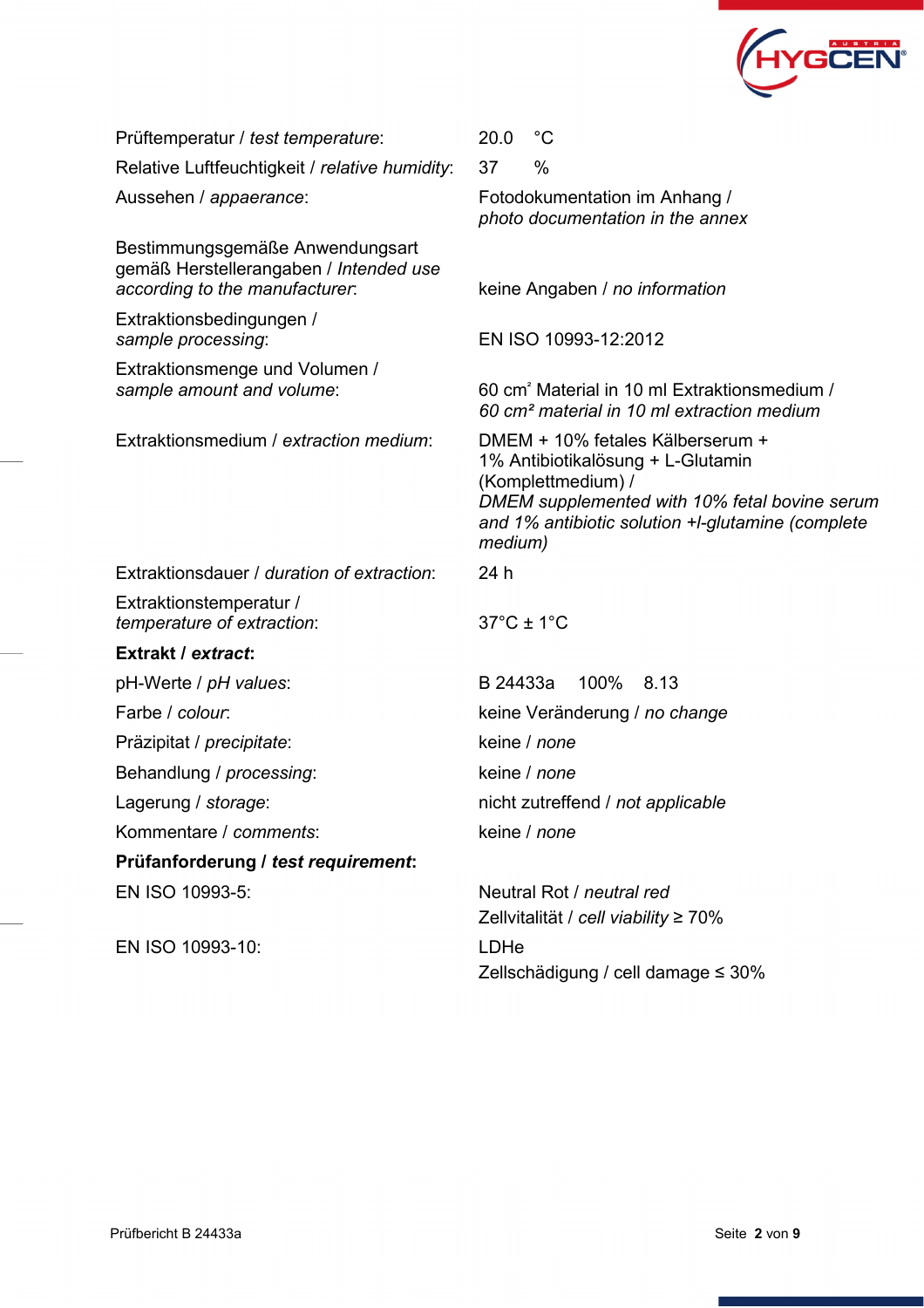

## **Materialien und Methoden / materials and methods**

| Zellkultivierung / cell culture: | Vero-Zellen (ATCC CCL-81) sind eine adhärente<br>Zelllinie des Nierengewebes einer Äthiopischen                                                                                                                                                                                                                                                                                                                                                                                                                                                                                                                                                                                                    |
|----------------------------------|----------------------------------------------------------------------------------------------------------------------------------------------------------------------------------------------------------------------------------------------------------------------------------------------------------------------------------------------------------------------------------------------------------------------------------------------------------------------------------------------------------------------------------------------------------------------------------------------------------------------------------------------------------------------------------------------------|
|                                  | Grünmeerkatze. Die Vorratshaltung erfolgt in 250 ml<br>Gewebekulturflaschen. Die Zellen werden alle 3-4<br>Tage passagiert. Nach der 80. Passage wurde die<br>Vorratshaltung aus der Stammkultur neu angelegt. Zur                                                                                                                                                                                                                                                                                                                                                                                                                                                                                 |
|                                  | Testung werden die Zellen in einer Konzentration von<br>0.5 x 10 <sup>6</sup> Zellen/ml in Microtiter-Zellkulturtestplatten<br>F96 eingesät und 24 h bei 37°C und 5% CO <sub>2</sub> im<br>Brutschrank inkubiert. Das Anzuchtmedium besteht<br>aus MEM mit 9% FBS sowie L-Glutamin, und<br>1% Antibiotikalösung (Penicillin, Streptomycin).                                                                                                                                                                                                                                                                                                                                                        |
|                                  | Stock cultures of Vero cells (ATCC CCL-81), an<br>adherent cell line derived from grivet kidney tissue,<br>were maintained in 250 ml culture flasks at 37°C in a<br>5% CO <sub>2</sub> atmosphere. The cells were passaged every<br>4 days into new culture flasks. Passage number was<br>kept below 80. For the test $0.5 \times 10^6$ cells/ml were<br>seeded into a 96 well microtiter culture cluster and<br>incubated for 24h at 37 $^{\circ}$ C and 5% CO <sub>2</sub> atmosphere.<br>The culture medium consists of MEM (Minimum<br>Essential Medium) supplemented with 9% fetal calf<br>1%<br>antibiotic<br>solution (Penicillin<br>serum,<br>G.<br>Streptomycin sulfate) and L-glutamine. |
| Exposition / treatment:          | Nach 24 Stunden Kultivierung der Zellen in Multiwell-<br>Zellkulturschalen lagen die Zellen als Monolayer vor.<br>Nun wurde ein Mediumwechsel mit Testmedium<br>vorgenommen. Dazu wurde das Medium dekantiert<br>das Prüfmedium vorsichtig hineinpipettiert<br>und<br>$(100 \mu$ pro Vertiefung).<br>Eine<br>Inkubation<br>für<br>24 Stunden im Brutschrank schließt sich an.                                                                                                                                                                                                                                                                                                                      |
|                                  | After 24 hours of incubation the medium was<br>exchanged with the test medium by carefully<br>decanting the medium and adding 100 µl of test<br>medium, followed by incubation for an additional<br>period of 24 hours.                                                                                                                                                                                                                                                                                                                                                                                                                                                                            |
| Extrakte / extracts:             | Extrakte werden gemäß EN ISO 10993-12:2012<br>hergestellt, wenn nicht anders beschrieben. Extrakte<br>werden normalerweise frisch vor der Prüfung<br>hergestellt. Sollte eine Lagerung notwendig sein, wird<br>der Extrakt bei -20°C gelagert (bis zu 48 Stunden),<br>danach bei -80°C (bis zu 2 Wochen).                                                                                                                                                                                                                                                                                                                                                                                          |
|                                  | Extracts<br>made<br>according<br>are<br>to<br>EN ISO 10993-12:2012, unless specified otherwise.<br>Extracts are generally prepared fresh coincident with<br>the test date. In the event that storage becomes<br>necessary the extract is stored at -20 $\degree$ C (< 48h) and<br>after that at -80°C (up to 2 weeks).                                                                                                                                                                                                                                                                                                                                                                             |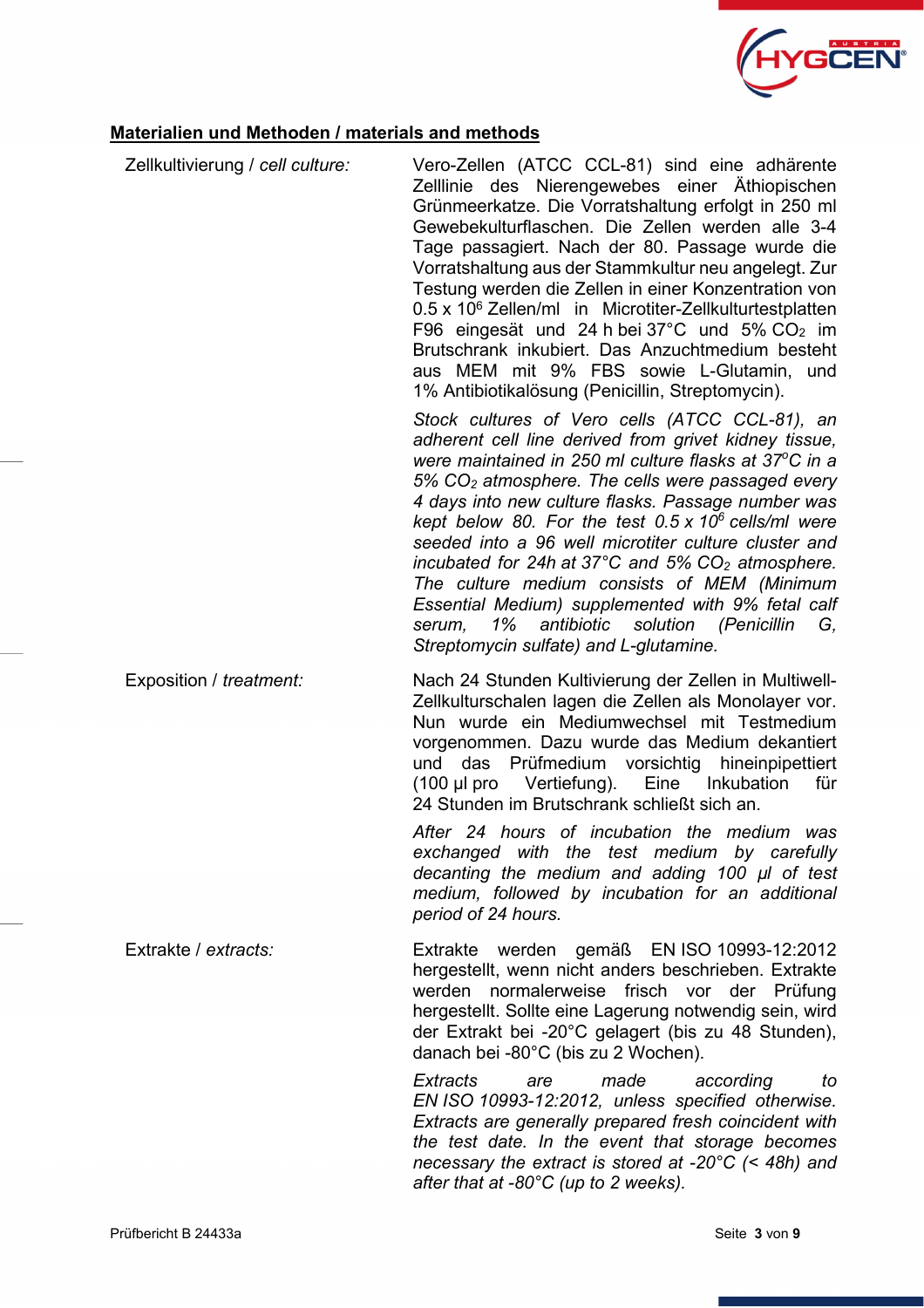

Testmedium / *test medium:* Das Testmedium ist der Extrakt (100%) oder eine Verdünnung davon, wie angegeben, welche mit komplettem Zellmedium hergestellt wurde.

> *The test medium is either the neat extract (100%) or a dilution thereof prepared with complete cell culture medium, as indicted.*

Neutral Rot Methode / *neutral red method:* Vitale Zellen nehmen den Farbstoff Neutralrot auf. Tote Zellen können den Farbstoff nicht aufnehmen und bleiben ungefärbt. Die Farbintensität der Eluationslösung wird photometrisch gemessen.

*Viable cells incorporate the dye neutral red. Dead cells do not incorporate the dye and remain unstained. The degree of uptake can be followed by photometrically measuring the release of neutral red upon elution from the cells.*

LDHe Methode / LDHe method: Lactatdehydrogenase (LDH), ein stabiles zytoplasmatisches Enzym, ist in allen Zellen präsent und wird bei Schädigung der Zellmembran oder Zell-Lyse in das Zellmedium freigesetzt. LDH reduziert Pyruvat zu Lactat, indem NADH zu NAD+ oxidiert wird. Die Umwandlung von NADH wird durch eine katalytisch gekoppelte gleichzeitige Umwandlung von INT zu einem unlöslichen Formazansalz photometrisch bestimmt.

> *Lactate dehydrogenase (LDH), a stable cytoplasmic enzyme, is present in the cytosol, but released into the medium if the cell membrane is damaged or the cells lyse. LDH reduces pyruvate to lactate in the presence of NADH, which is reduced to NAD+. Photometric detection follows the consumption of NADH using a catalytically coupled concomitant conversion of INT to an insoluble formazan salt as measurement endpoint*

Kontrollen Neutral Rot Methode / *controls neutral red method:*  Als Negativkontrolle wurde Zellmedium ohne Prüflösung inkubiert. Zur Überprüfung der Sensitivität des Testsystems wurde zusätzlich als Positivkontrolle 0,15mg/ml Natriumdodecylsulfat (SDS) in DMEM Kulturmedium im Test eingesetzt.

> *Negative controls were cells incubated with DMEM medium without any additions. Positive controls were incubated with a 0.15 mg/ml sodium dodecyl sulfate (SDS) in DMEM medium.*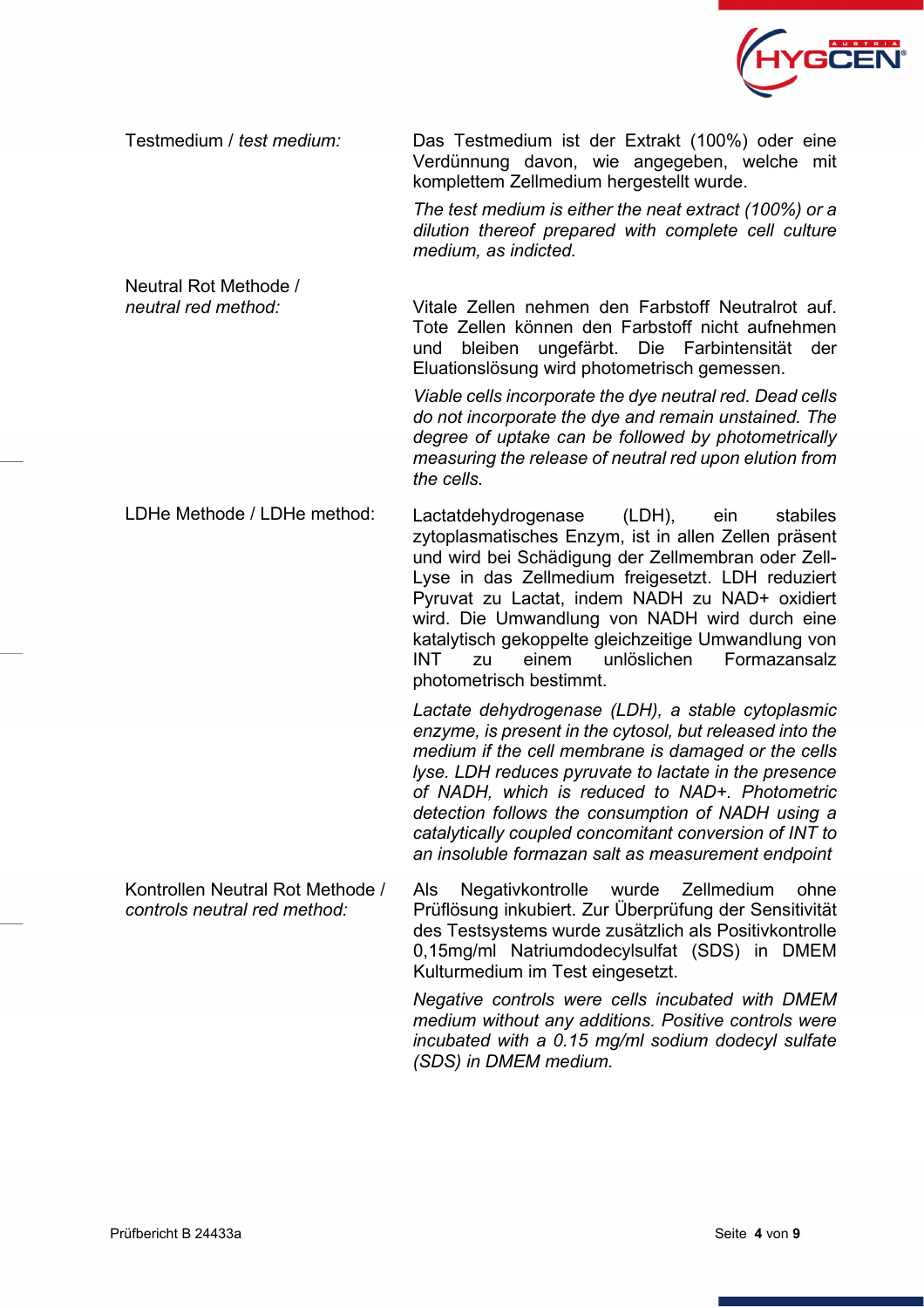

Kontrollen LDH Methode /

*controls LDH method:* Als Negativkontrolle wurde Zellmedium ohne Prüflösung inkubiert. Zur Überprüfung der maximalen LDH-Freisetzung wurde zusätzlich als Positivkontrolle Triton X eingesetzt.

> *As negative control cells were treated with complete culture medium. The positive control for LDHe is Triton X, which results in maximal release of LDH from cells.*

Neutral Rot Ergebnisauswertung /<br>neutral red result evaluation:

Die optische Dichte (A<sub>560</sub>) von 12 Parallelansätzen (Wells) wird ermittelt. Eine Zellvitalität von weniger als 70% bezogen auf die Negativkontrolle gilt als signifikant zytotoxisches Ergebnis.

*Optical density (A560) of 12 wells was determined. A viability of less than 70% relative to the negative control is considered to be cytotoxic result.*

# LDHe Ergebnisauswertung /<br>LDHe evaluation:

Die LDH-Freisetzung von 6 Parallelansätzen wurde ermittelt und relativ zur Positivkontrolle berechnet. Eine LDH-Freisetzung von >30% der Positivkontrolle zeigt eine signifikante Schädigung der Zellmembranen an.

*LDH release of 6 wells was determined and calculated relative to the positive control. A LDHrelease of >30% of the positive control shows a statistical significant damage of the cell membranes*.

#### **Abkürzungen /** *abbreviations*

| <b>DMEM</b>                | Dulbecco's Modified Eagle's Medium | Dulbecco's Modified Eagle's Medium   |
|----------------------------|------------------------------------|--------------------------------------|
| <b>ATCC</b>                | American Type Culture Collection   | The American Type Culture Collection |
| ml                         | Milliliter                         | Millilitre                           |
| μI                         | <b>Mikroliter</b>                  | Microliter                           |
| <b>Optische Dichte (A)</b> | Absorption (A)                     | Absorbance (A)                       |
| <b>FBS</b>                 | Fötales Kälberserum                | <b>Fetal Bovine Serum</b>            |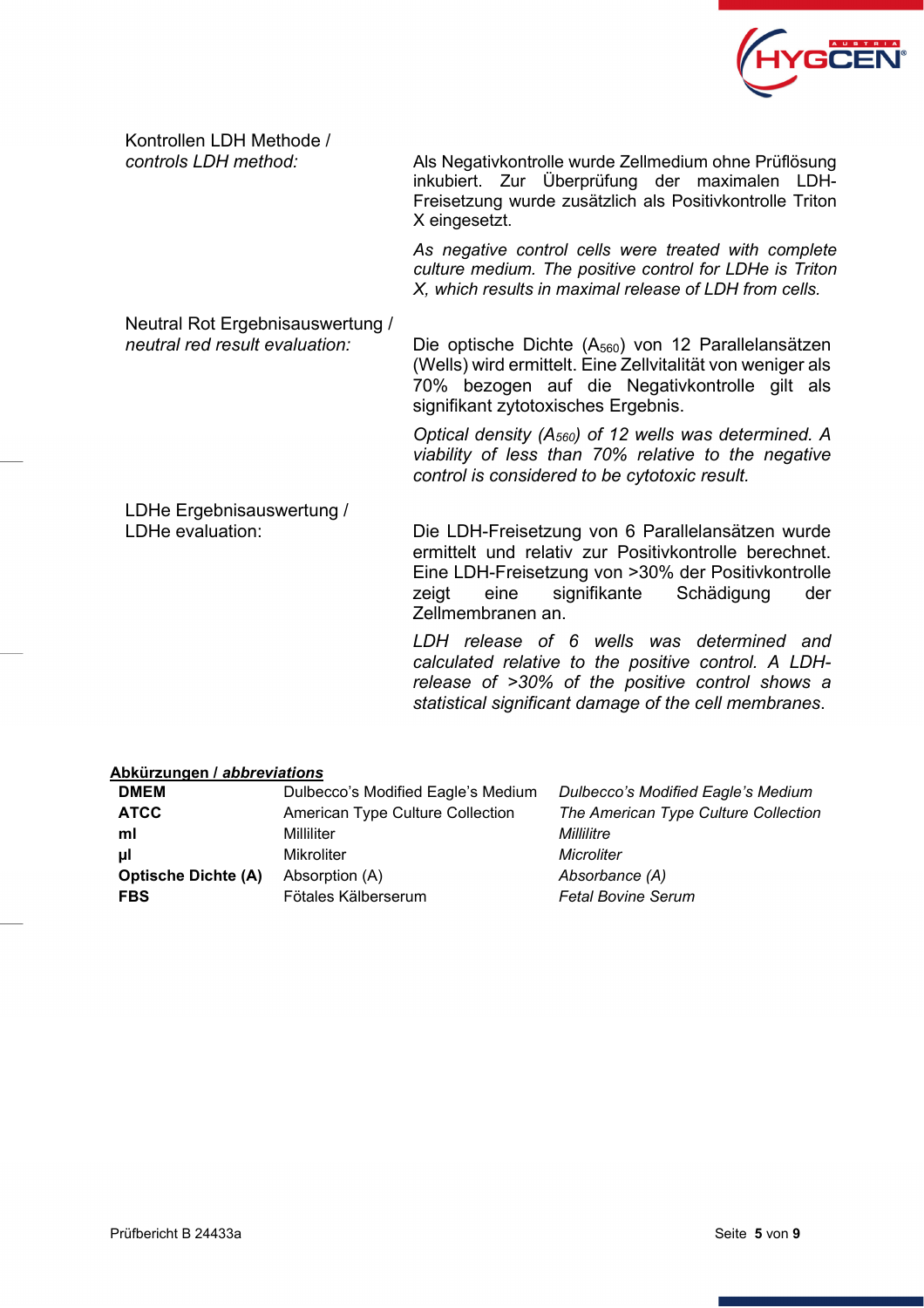

## **Abbildung 1 /** *Figure 1***: Boxplot der Zellvitalität Neutral Rot /** *Boxplot of the cell viability neutral red* **B 24433a**



## **Tabelle 1 /** *Table 1***: Deskriptive Statistik Neutral Rot /** *Descriptive statistics neutral red* **B 24433a**

|                                        | N  | Durch-<br>schnitt /<br>mean | Zell-<br>vitalität /<br>cell vitality<br>$(\%)$ | <b>Minimum</b> | <b>Maximum</b> | Standard-<br>abweichung /<br>standard<br>deviation | p-value <sup>1</sup>     |
|----------------------------------------|----|-----------------------------|-------------------------------------------------|----------------|----------------|----------------------------------------------------|--------------------------|
| Neg.<br>Kontrolle /<br>neg.<br>control | 6  | 0.173                       | 100.00                                          | 0.150          | 0.205          | 0.018                                              |                          |
| Pos.<br>Kontrolle /<br>pos.<br>control | 9  | 0.051                       | 29.43                                           | 0.049          | 0.054          | 0.002                                              | $\overline{\phantom{0}}$ |
| <b>B</b> 24433a<br>100%                | 12 | 0.296                       | 170.34                                          | 0.249          | 0.367          | 0.034                                              | 1.0000                   |

Verifizierung des Verfahrens OD der Blindprobe ≥ 0,3

Differenz der Mittelwerte der Negativkontrolle am linken und rechten Rand ± 15%.

Verification of the process: OD of blind value  $\geq 0.3$ Difference of the mean values of the negative control on the left and right edge  $\pm$  15%.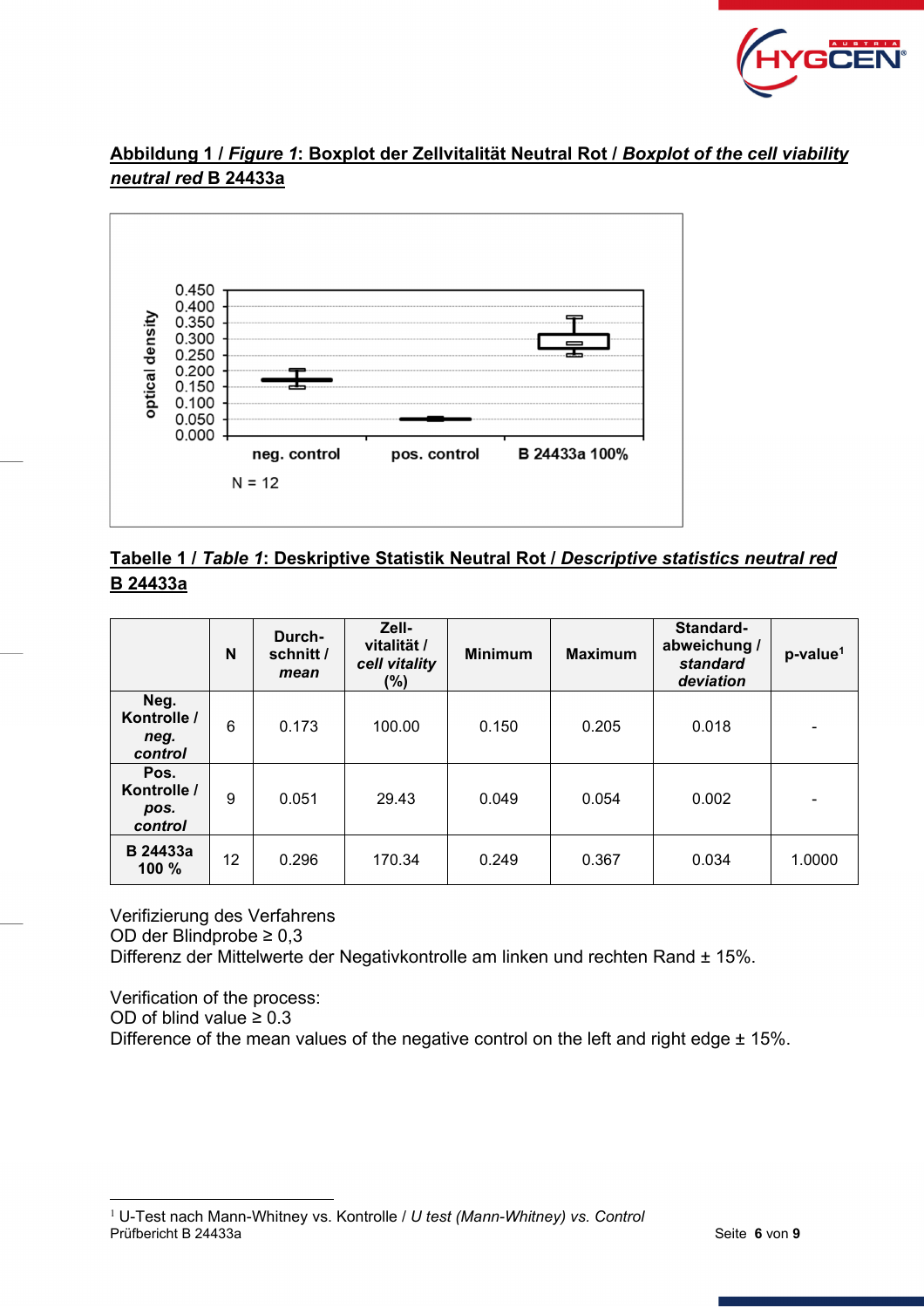



### **Abbildung 2 /** *Figure 2***: Freisetzung von LDH /** *LDH release* **B 24433a**

**Tabelle 2 /** *Table 2***: Deskriptive Statistik LDH/** *Descriptive statistics LDH* **B 24433a** 

|                                        | N | Standardabweichung /<br>standard deviation | <b>LDH Freisetzung /</b><br>LDH release (%) |
|----------------------------------------|---|--------------------------------------------|---------------------------------------------|
| Pos.<br>Kontrolle /<br>pos.<br>control | 6 | 0.02                                       | 100                                         |
| Neg.<br>Kontrolle /<br>neg.<br>control | 6 | 0.03                                       | 0.00                                        |
| <b>B</b> 24433a<br>100%                | 6 | 0.00                                       | 0.00                                        |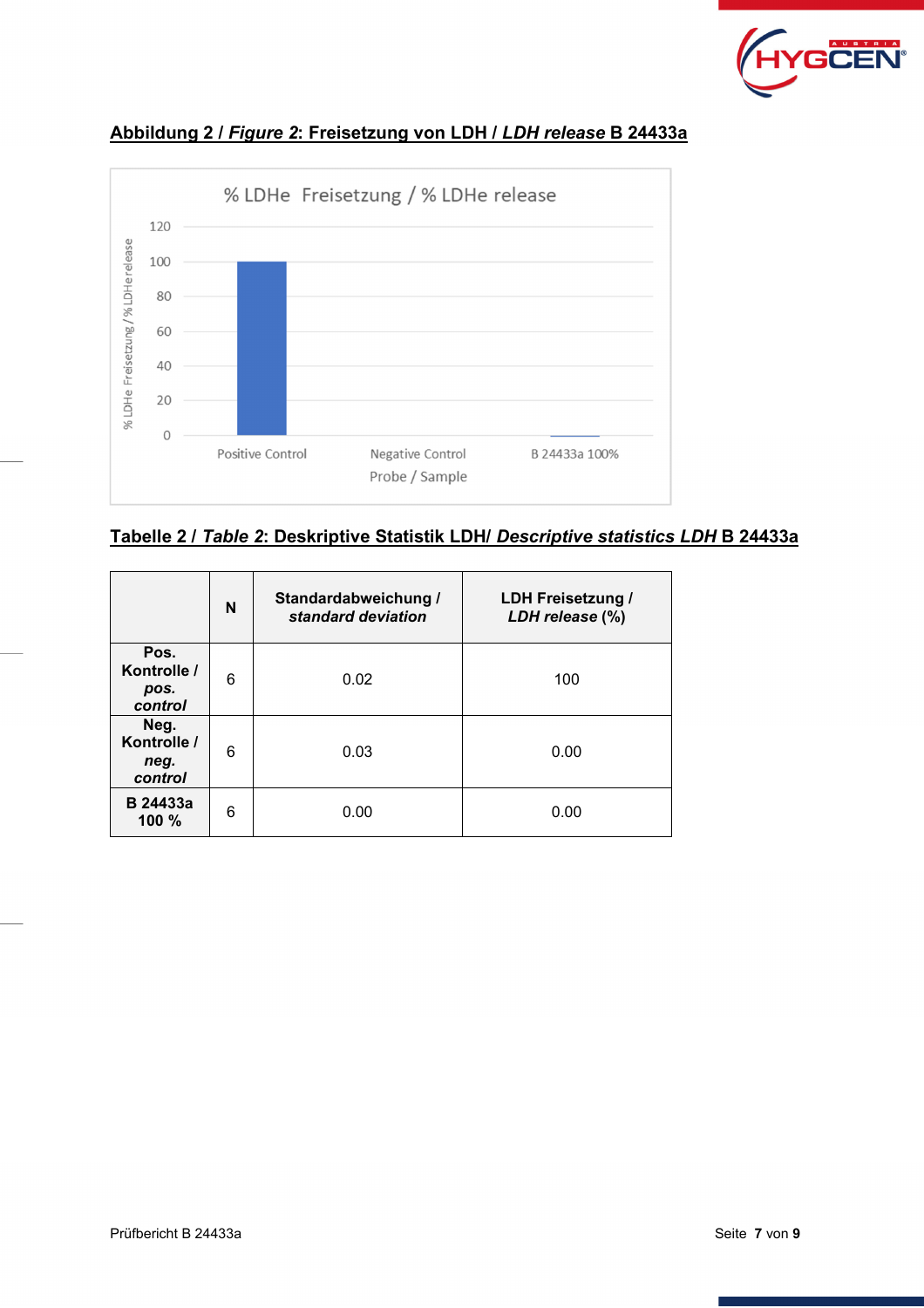

**Schlussfolgerung /** 

*conclusion***:** Bei 100% Extrakt des Produktes **SMS FM II / Disposable Face Mask**  resultierte in einer Zellvitalität von mehr als 70 % im Vergleich zur Kontrolle und ist deshalb als nicht zytotoxisch zu bewerten.

> *The extract of 100% the product* **SMS** *FM II / Disposable Face Mask resulted in a cell vitality of more than 70 % in comparison to the control and can therefore be considered to be not cytotoxic.*

> Der Extrakt des Produktes **SMS FM II / Disposable Face Mask**  resultierte in einer LDH-Freisetzung von weniger als 30% im Vergleich zur Kontrolle und ist deshalb als nicht irritativ zu bewerten.

> *The extract of the product* **SMS** *FM II / Disposable Face Mask resulted in a LDH release less than 30% in comparison to the control and is therefore considered to be not irritative.*

Archivierung / *Archiving:* Eine Ausfertigung des Berichtes wird zusammen mit den Rohdaten im Archiv der HygCen Austria GmbH aufbewahrt. / *A copy of this report is kept together with the raw data in the archive of HygCen Austria GmbH.* 

Hinweis / *Note*: Der vorliegende Prüfbericht bezieht sich ausschließlich auf die dem Labor vorliegenden Prüfgegenstände. Jede auszugsweise Vervielfältigung bedarf der schriftlichen Genehmigung durch die HygCen Austria GmbH. / *The present test report refers exclusively to the test objects available to the laboratory. Any duplication in extracts requires the written permission of HygCen Austria GmbH.*

Monika Feltoen Stellvertretender technischer Leiter / *vice technical manager*

Prof. Dr. med. H.-P. Werner Technischer Leiter / *technical manager*